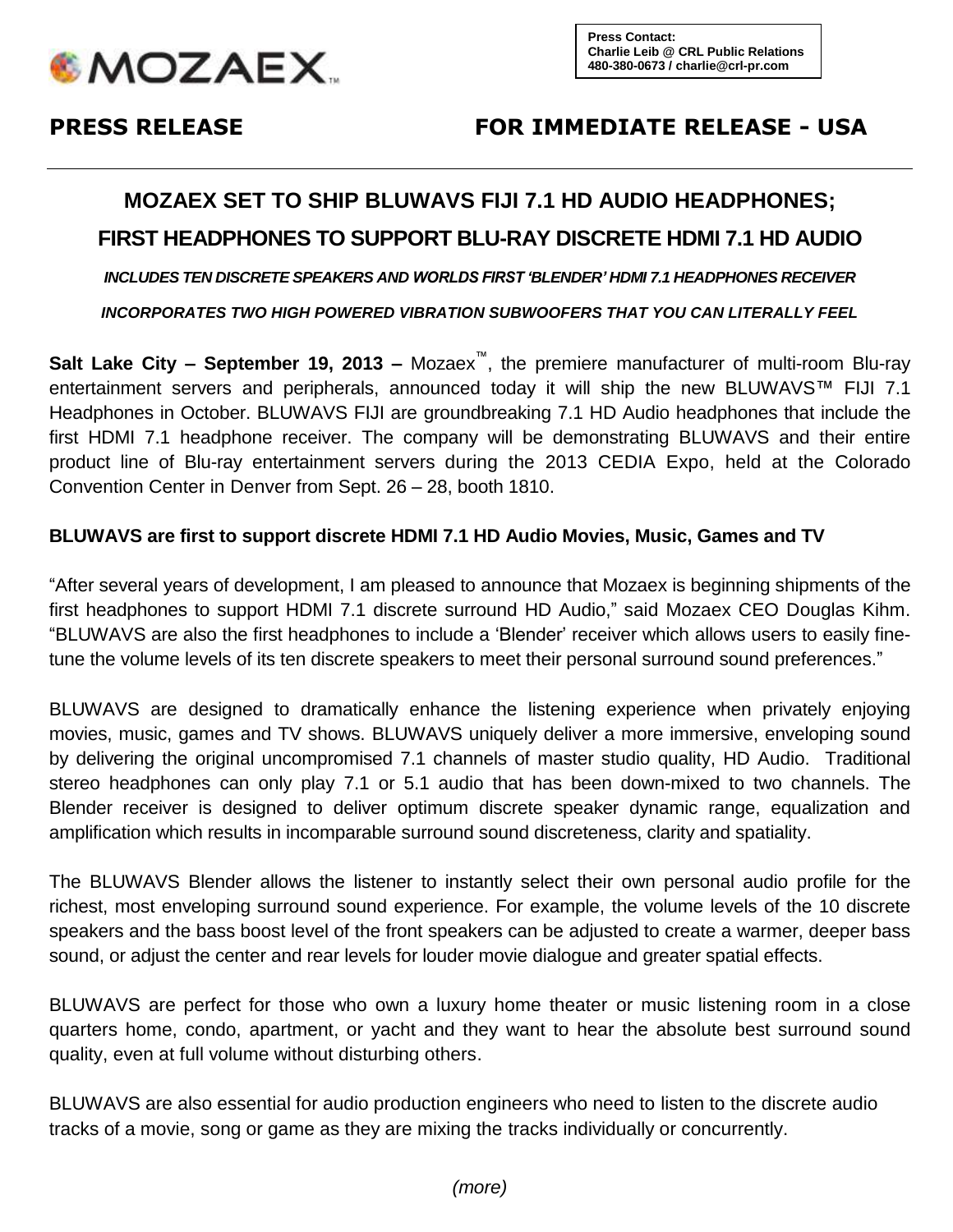### **BLUWAVS Blender headphone receiver allows personalization of listening preferences**

The Blender receiver includes a handheld remote control that can select a Blu-ray player, media server, CD or SACD player, game console, TV tuner or other source via its (3) HDMI, (2) SPDIF and (2) analog stereo inputs. The Blender has several remote control adjustable audio settings while the music or movie is playing including selectable pre-amp volumes and audio modes such as DTS**®** -HD Master Audio, Dolby TrueHD and Dolby ProLogic IIx, among others. Six front panel dials allow you to select the preferred volume levels of the front, sub, center, surround and rear 7.1 channels.

"This product has been a lifelong dream of mine," said Kihm. "Many people like me want to enjoy a movie without disturbing others and relegating to mediocre two-channel stereo quality. BLUWAVS adjustable discrete volume levels are the perfect solution for those who like me with a hearing loss since you no longer need to turn on the sub-tittles to understand what they are saying. I'm hoping that once music producers listen to these headphones that a renaissance of HD surround music will be born."

Added Kihm, "Over the past three years, we have worked with industry experts to design BLUWAVS to combine comfort with the clearest, most immersive 7.1 HD Audio for watching movies and listening to music. We are proud to have received the 2012 CEPro Best Award for BLUWAVS."

#### **BLUWAVS high powered vibration subwoofers eliminate headphone pressure and discomfort**

Unlike traditional dynamic diaphragm 60 milliwatt speakers, BLUWAVS utilize high wattage surface conduction, vibration subwoofers. Driven by discrete 3-watt amplifiers the vibration speakers deliver high fidelity sound waves that you can literally feel. While traditional low powered headphones require a tight fit onto the listener's ears that results in pressure, heat, and discomfort, the high-powered vibration speaker based BLUWAVS rest lightly on the listeners ears with little pressure, heat or discomfort. BLUWAVS have soft leather over the ear cushions and weigh less than one pound.

### **BLUWAVS patent pending HDMI technology addresses a unique niche in a fast growing market**

While the market for stereo music and gaming headphones continues to experience high growth with over \$7 billion in global headphone sales, an un-served market exists for headphones with support for uncompromised 5.1 and 7.1 channel surround sound media, such as Blu-ray, SACD, games and TV.

In spite of a general slowdown in consumer electronics, worldwide sales for headphones continue to experience rapid growth. As reported on February 6, 2012 by Gfk at the BADA (British Audio-Visual [Dealers Association\)](http://bada.co.uk/), UK sales of headphones are up 26.4 percent in value with a total UK headphone market "worth more than £163m which is equal to the ENTIRE market for hi-fi and home cinema sectors which has fallen to a 20-year low of £167m".

Industry market trends indicate that the consumer demand for premium quality headphones continues to grow. BLUWAVS patent pending technology uniquely addresses the un-served premium quality, surround sound sector of the fast growing headphone market.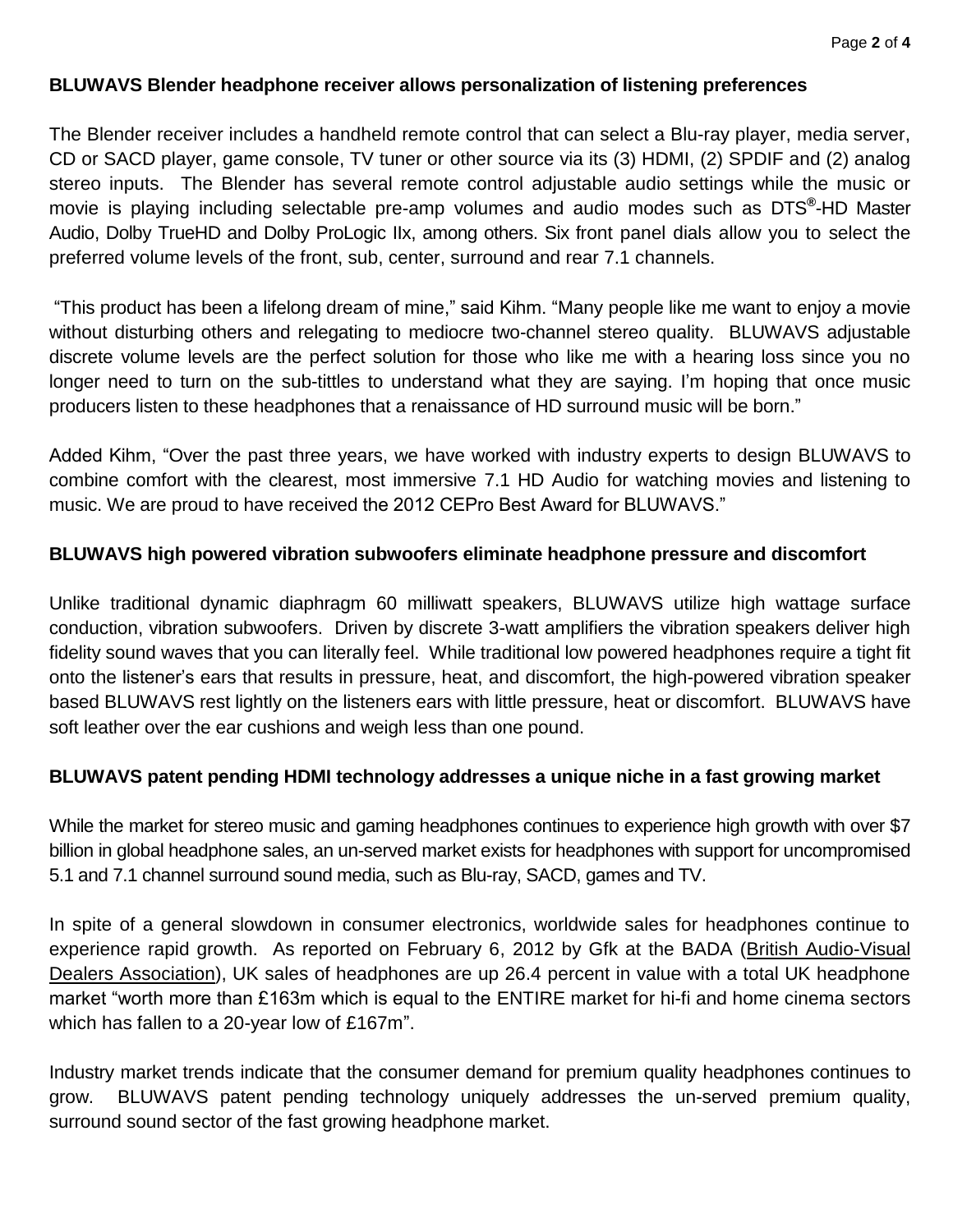Only BLUWAVS delivers HDMI 7.1 HD Audio to discrete set of speakers which allows the listener to experience the full audio bandwidth of a Blu-ray movie, SACD or DVD surround sound album or game.

Most of the surround sound headphones are limited to supporting lower quality standard definition audio over USB or SPDIF interfaces while others offer "virtual audio technology" that attempts to create virtual 5.1 SD Audio using conventional two-speaker stereo headphones.

Only BLUWAVS support an HDMI interface which is required to deliver true discrete 7.1 HD Audio.

#### **BLUWAVS meet dealer needs for a truly unique, value-added product**

Kihm continued, "BLUWAVS offers our network of custom home electronic dealers the opportunity to expand their sales with a truly unique, value-added product. BLUWAVS are the perfect add-on peripheral to any mid to high-end home theater project."

#### **BLUWAVS meets MDU client needs for an unobtrusive way to enjoy HD quality entertainment**

BLUWAVS offers a great opportunity to dealers to meet the growing needs of millions of people that live in condominiums and other Multiple Dwelling Units (MDUs), who are constrained from loudly playing their movies, music and games on their home theater system. For example, in Europe, 50 percent of people live in MDUs. The United States has more than a third of all residents living in approximately five million MDU buildings with many owning mid- to high-end home theaters.

### **BLUWAVS are first to deliver DTS HD Master, Dolby TrueHD and LPCM HD quality audio**

Blu-ray Disc**®** revolutionized home theater with its 1080p video and 7.1 HD quality audio formats. BLUWAVS 7.1 HD Audio delivers bit rates up to 27 Mbps which is 18 times the quality of standard definition stereo formats. BLUWAVs patent pending technology universally supports all popular HD Audio formats and interfaces, including DTS**®** HD Master and Dolby**®** TrueHD HD Audio and LPCM.

BLUWAVS are a perfect complement to the company's BLUWAVS MUSIC store which includes more than 600,000 CD quality albums and soon hundreds of SACD 5.1 surround sound HD Audio albums.

### **USA and Canadian Pricing** (Contact Mozaex for International pricing)

BLUWAVS FIJI includes a single FIJI headset and Blender receiver which supports one or two headsets. Additional FIJI Headsets are sold separately.

BLUWAVS FIJI - \$2,995 MSRP USD BLUWAVS FIJI Headset Only - \$1,595

**Availability -** BUWAVS FIJI Headphones are shipping October 2013.

**Press Photo Image -** [www.mozaex.com/images/BLUWAVS FIJI 92013fnl.jpg](http://www.mozaex.com/images/BLUWAVS%20FIJI%2092013fnl.jpg)